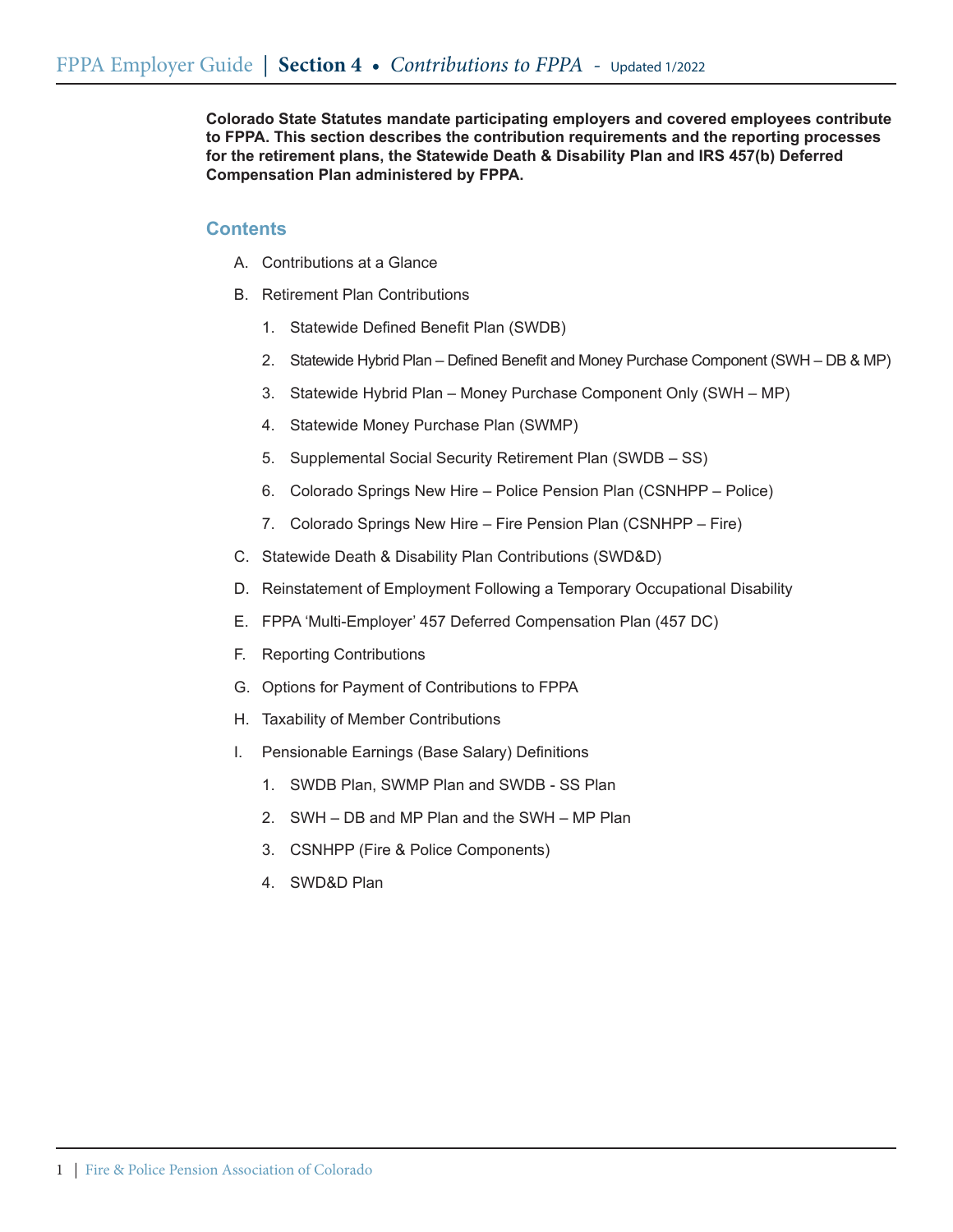# **A. Contributions at a Glance**

|                       | <b>Member Contribution Rate Implementation Schedule</b><br><b>Total Combined</b>                                                                                                                                                                                                                                                             |                                                                                                                                                                                                                                                                                        |                                                       |                                                        |  |  |  |
|-----------------------|----------------------------------------------------------------------------------------------------------------------------------------------------------------------------------------------------------------------------------------------------------------------------------------------------------------------------------------------|----------------------------------------------------------------------------------------------------------------------------------------------------------------------------------------------------------------------------------------------------------------------------------------|-------------------------------------------------------|--------------------------------------------------------|--|--|--|
|                       | <b>Effective</b><br><b>January 1 of Year</b>                                                                                                                                                                                                                                                                                                 | <b>Mandatory Member</b><br><b>Contribution Rate</b>                                                                                                                                                                                                                                    | <b>Mandatory Employer</b><br><b>Contribution Rate</b> | <b>Member and Employer</b><br><b>Contribution Rate</b> |  |  |  |
|                       | 2022                                                                                                                                                                                                                                                                                                                                         | 12.00%                                                                                                                                                                                                                                                                                 | 9.00%                                                 | 21.00%                                                 |  |  |  |
|                       | 2023                                                                                                                                                                                                                                                                                                                                         | 12.00%                                                                                                                                                                                                                                                                                 | 9.50%                                                 | 21.50%                                                 |  |  |  |
|                       | 2024                                                                                                                                                                                                                                                                                                                                         | 12.00%                                                                                                                                                                                                                                                                                 | 10.00%                                                | 22.00%                                                 |  |  |  |
|                       | 2025                                                                                                                                                                                                                                                                                                                                         | 12.00%                                                                                                                                                                                                                                                                                 | 10.50%                                                | 22.50%                                                 |  |  |  |
|                       | 2026                                                                                                                                                                                                                                                                                                                                         | 12.00%                                                                                                                                                                                                                                                                                 | 11.00%                                                | 23.00%                                                 |  |  |  |
|                       | 2027                                                                                                                                                                                                                                                                                                                                         | 12.00%                                                                                                                                                                                                                                                                                 | 11.50%                                                | 23.50%                                                 |  |  |  |
|                       | 2028                                                                                                                                                                                                                                                                                                                                         | 12.00%                                                                                                                                                                                                                                                                                 | 12.00%                                                | 24.00%                                                 |  |  |  |
|                       | 2029                                                                                                                                                                                                                                                                                                                                         | 12.00%                                                                                                                                                                                                                                                                                 | 12.50%                                                | 24.50%                                                 |  |  |  |
|                       | 2030                                                                                                                                                                                                                                                                                                                                         | 12.00%                                                                                                                                                                                                                                                                                 | 13.00%                                                | 25.00%                                                 |  |  |  |
| <b>SWDB</b> - Reentry | <b>Statewide Defined Benefit Plan Reentry Members</b>                                                                                                                                                                                                                                                                                        |                                                                                                                                                                                                                                                                                        |                                                       |                                                        |  |  |  |
|                       | For departments who re-entered the SWDB Plan - contribution rates for Reentry members* and<br>employers were negotiated locally and submitted by resolution to FPPA.                                                                                                                                                                         |                                                                                                                                                                                                                                                                                        |                                                       |                                                        |  |  |  |
|                       |                                                                                                                                                                                                                                                                                                                                              | The 0.5% per year increase in the Member contribution rate (as determined by the Member Contribution<br>Election of 2014) is fully implemented in 2022. Legislation effective January 1, 2021 instituted a 5%<br>Employer contribution increase over a 10 year period at 0.5% per year |                                                       |                                                        |  |  |  |
|                       | *Reentry rates apply only to those members of a reentry department who were active in the plan at the time the<br>reentry took place and who elected to participate in the Statewide Defined Benefit Plan. If you have questions on<br>who this change applies to, please contact the FPPA Contribution Specialist assigned to your account. |                                                                                                                                                                                                                                                                                        |                                                       |                                                        |  |  |  |

|                      |                                                                                                                                                                                     | <b>Total Mandatory</b><br><b>Contribution Rate</b> | <b>Mandatory Employer</b><br><b>Contribution Rate</b> | <b>Mandatory Member</b><br><b>Contribution Rate</b> |
|----------------------|-------------------------------------------------------------------------------------------------------------------------------------------------------------------------------------|----------------------------------------------------|-------------------------------------------------------|-----------------------------------------------------|
| <b>SWH-DB&amp;MP</b> | <b>Statewide Hybrid Plan - Defined Benefit</b><br>and Money Purchase Component<br>(Contribution rates for individual<br>departments may be higher than the<br>required 16 percent.) | 16%                                                | 8% Minimum                                            | 8% Minimum                                          |
| <b>SWH-MP Only</b>   | <b>Statewide Hybrid Plan -</b><br><b>Money Purchase Component Only</b><br>(Contribution rates for individual<br>departments may be higher than the<br>required 16 percent.)         | 16%                                                | 8% Minimum                                            | 8% Minimum                                          |
| <b>SWMP</b>          | <b>Statewide Money Purchase Plan</b>                                                                                                                                                | 16%                                                | 8% Minimum                                            | 8% Minimum                                          |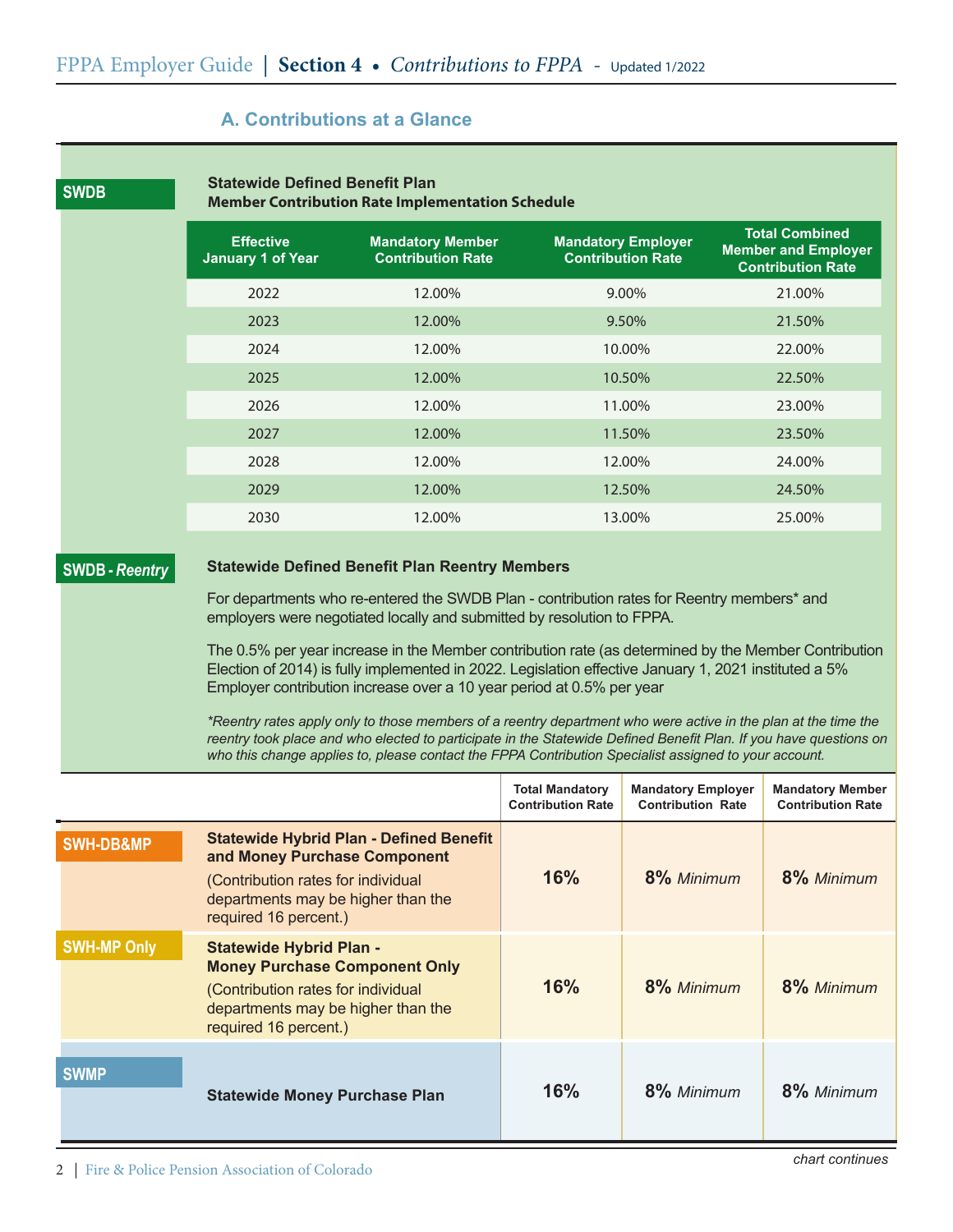| <b>SWDB-SS</b>        | <b>Statewide Defined Benefit Plan - Supplemental Social Security Component</b><br>Member and Employer Contribution Rate Implementation Schedule                                                                               |                |                                                                                                                                                                             |                                                                                                                                                                                                                                                                                                 |                                                                         |  |
|-----------------------|-------------------------------------------------------------------------------------------------------------------------------------------------------------------------------------------------------------------------------|----------------|-----------------------------------------------------------------------------------------------------------------------------------------------------------------------------|-------------------------------------------------------------------------------------------------------------------------------------------------------------------------------------------------------------------------------------------------------------------------------------------------|-------------------------------------------------------------------------|--|
|                       | <b>Effective</b><br><b>Mandatory Member</b><br><b>January 1 of Year</b><br><b>Contribution Rate</b>                                                                                                                           |                |                                                                                                                                                                             | <b>Mandatory Employer</b><br><b>Contribution Rate</b>                                                                                                                                                                                                                                           | <b>Total Combined Member &amp;</b><br><b>Employer Contribution Rate</b> |  |
|                       | 2022<br>6.00%                                                                                                                                                                                                                 |                |                                                                                                                                                                             | 4.50%                                                                                                                                                                                                                                                                                           | 10.50%                                                                  |  |
|                       | 2023<br>6.00%                                                                                                                                                                                                                 |                |                                                                                                                                                                             | 4.75%                                                                                                                                                                                                                                                                                           | 10.75%                                                                  |  |
|                       | 2024<br>6.00%                                                                                                                                                                                                                 |                |                                                                                                                                                                             | 5.00%                                                                                                                                                                                                                                                                                           | 11.00%                                                                  |  |
|                       | 2025<br>6.00%                                                                                                                                                                                                                 |                |                                                                                                                                                                             | 5.25%                                                                                                                                                                                                                                                                                           | 11.25%                                                                  |  |
|                       | 2026<br>6.00%                                                                                                                                                                                                                 |                |                                                                                                                                                                             | 5.50%                                                                                                                                                                                                                                                                                           | 11.50%                                                                  |  |
|                       | 2027                                                                                                                                                                                                                          | 6.00%<br>5.75% |                                                                                                                                                                             | 11.75%                                                                                                                                                                                                                                                                                          |                                                                         |  |
|                       | 2028                                                                                                                                                                                                                          | 6.00%          |                                                                                                                                                                             | 6.00%                                                                                                                                                                                                                                                                                           | 12.00%                                                                  |  |
|                       | 2029                                                                                                                                                                                                                          | 6.00%          |                                                                                                                                                                             | 6.25%                                                                                                                                                                                                                                                                                           | 12.25%                                                                  |  |
|                       | 2030                                                                                                                                                                                                                          | 6.00%          |                                                                                                                                                                             | 6.50%                                                                                                                                                                                                                                                                                           | 12.50%                                                                  |  |
|                       |                                                                                                                                                                                                                               |                | <b>Total Mandatory</b><br><b>Contribution Rate</b>                                                                                                                          | <b>Mandatory Employer</b><br><b>Contribution Rate</b>                                                                                                                                                                                                                                           | <b>Mandatory Member</b><br><b>Contribution Rate</b>                     |  |
| <b>SWD&amp;D-SS</b>   | <b>Statewide Death &amp; Disability Plan for</b><br><b>Members of Affiliated Social Security</b><br><b>Employers</b>                                                                                                          |                | 3.2%<br>Effective<br>1/1/22 - 12/31/22                                                                                                                                      | Varies by<br>employer                                                                                                                                                                                                                                                                           | Varies by<br>employer                                                   |  |
| <b>CoSprgs Police</b> | <b>Colorado Springs New Hire Pension</b><br><b>Plan - Police Component</b>                                                                                                                                                    |                |                                                                                                                                                                             |                                                                                                                                                                                                                                                                                                 |                                                                         |  |
|                       | (Colorado Springs New Hire Pension Plan<br>contribution rates may vary based on<br>the funding status and are reviewed and<br>adjusted annually.)                                                                             |                |                                                                                                                                                                             | \$11,083,307<br>Effective 1/1/22                                                                                                                                                                                                                                                                | 8%                                                                      |  |
| <b>CoSprgs Fire</b>   | <b>Colorado Springs New Hire Pension</b><br><b>Plan - Fire Component</b><br>(Colorado Springs New Hire Pension Plan<br>contribution rates may vary based on<br>the funding status and are reviewed and<br>adjusted annually.) |                |                                                                                                                                                                             | \$5,695,924<br>Effective 1/1/22                                                                                                                                                                                                                                                                 | 10%                                                                     |  |
| SWD&D                 | <b>Statewide Death &amp; Disability Plan</b>                                                                                                                                                                                  |                | 3.2%<br>Effective<br>1/1/22 - 12/31/22<br><b>Total Mandatory</b><br><b>Contribution Rate</b>                                                                                | <b>Contribution Rate Varies by</b><br><b>Employer</b><br>(It is a local decision as to whether<br>the contribution is paid by the<br>member, the employer or split<br>between the member and the<br>employer. Contribution rates may<br>vary and are reviewed and can be<br>adjusted each year) |                                                                         |  |
|                       | <b>FPPA 'Multi-Employer'</b><br><b>457 Deferred Compensation Plan</b>                                                                                                                                                         |                | There are no mandatory contribution rates.<br>The maximum annual contribution limits change.<br>For current annual contribution limits, please refer to<br>the FPPA website |                                                                                                                                                                                                                                                                                                 |                                                                         |  |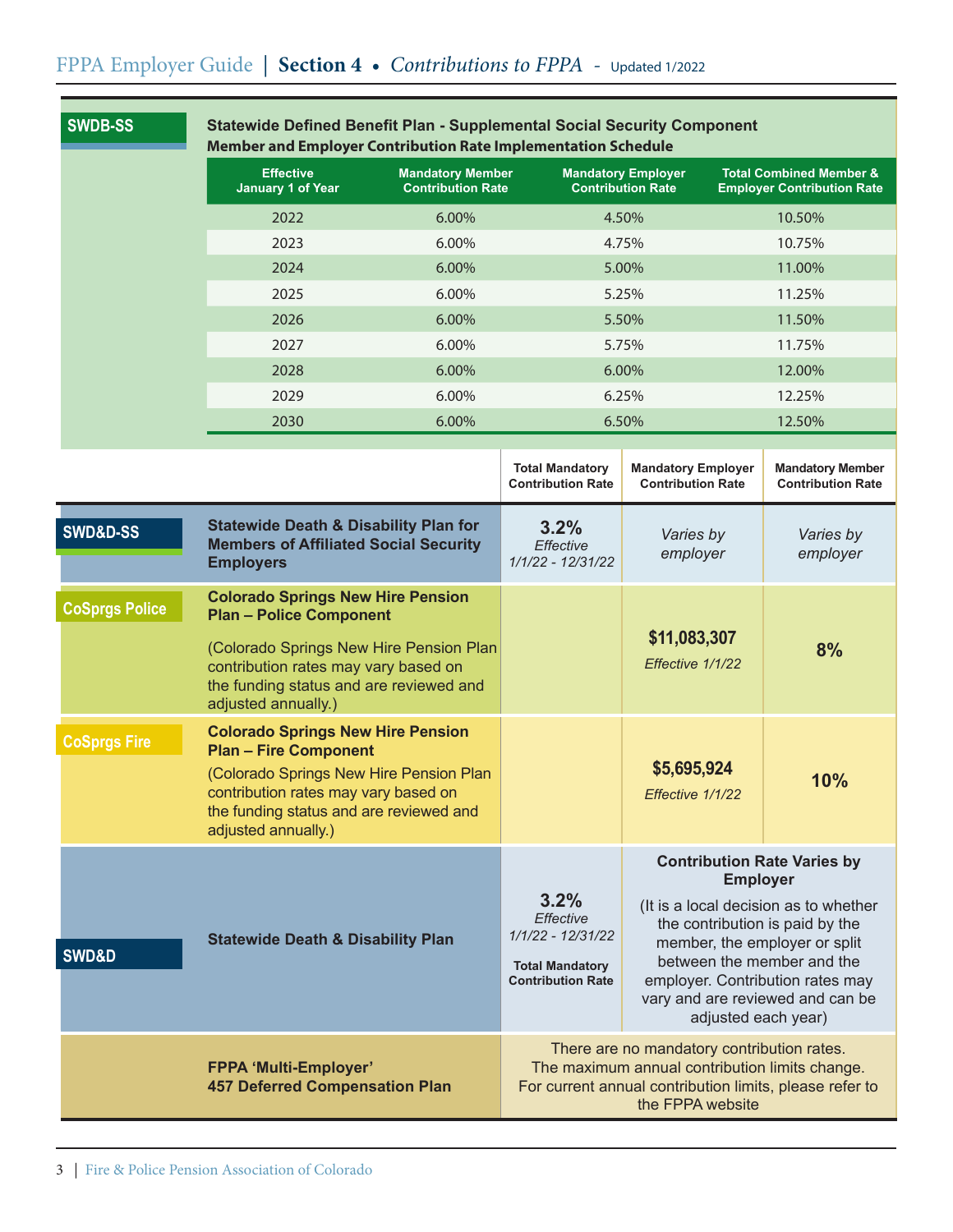### **B. Retirement Plan Contributions**

#### **SWDB**

#### **1. Statewide Defined Benefit Plan (SWDB)**

The total combined member/employer contribution rate follows the chart above. The mandatory member contribution rate increased at 0.5% per year until 2022 for a total of a 12 percent member contribution. Beginning in 2021, the employer contribution increased at 0.5% per year and will continue until 2030 for a total of a 13% employer contribution.

### **One exception applies, for departments who entered the FPPA Defined Benefit System after January 1, 2004.**

- a. For members who were active in a local money purchase plan or the SWMP Plan prior to and at the time of a department's reentry into the FPPA Defined Benefit System, there is an additional continuing rate of contribution set between 0.2% - 4% to the SWDB plan as deter- mined by the reentry resolution. The minimum mandatory employer and member contribution rates follow the chart above and increased 0.5% per year until 2022 for member and will increase 0.5% per year until 2030 for employer. The member contributions may contain an after-tax component as detailed in the reentry resolution that includes the impact of increased member contributions through 2022. The split of the additional contribution due may vary by department.
- b. For members hired after a department's entry into the FPPA Defined Benefit System, the contribution rate for members and employers follows the chart above.

#### **PLEASE NOTE**

Legislation was passed in 2010 allowing the FPPA Board to increase the member contribution rate for the Statewide Defined Benefit Plan if certain requirements were met. Refer to C.R.S. 31.31.408 (1.5) (a)

Legislation was passed in 2020 allowing the FPPABoard to increase the employer contribution rate for the Statewide Defined Benefit Plan if certain requirements were met. Refer to C.R.S 31.31.402 (a) (b)

#### **SWH-DB&MP**

#### **2. Statewide Hybrid Plan – Defined Benefit & Money Purchase Component (SWH – DB and MP)**

The minimum combined member/employer contribution rate is 16 percent of the member's pensionable earnings (8 percent member and 8 percent employer). The allocation of contributions between the Defined Benefit Component and the Money Purchase Component is determined annually by the FPPA Board.

Some departments have voted to increase the minimum mandatory contributions above 16 percent. Increased mandatory contributions are pre-tax. Any active member and employer may make voluntary contributions to the plan by payroll deduction. These voluntary contributions are post-tax.

#### **SWH-MP Only**

### **3. Statewide Hybrid Plan – Money Purchase Component Only (SWH – MP)**

The minimum combined member/employer contribution rate is 16 percent of the member's pensionable earnings (8 percent member and 8 percent employer).

Some departments have voted to increase the minimum mandatory contributions above 16 percent. Increased mandatory contributions are pre-tax. Any active member and employer may make voluntary contributions to the plan by payroll deduction. These voluntary contributions are post-tax.

#### **SWMP**

#### **4. Statewide Money Purchase Plan (SWMP)**

The minimum combined member/employer contribution rate is 16 percent of the member's pensionable earnings (8 percent member and 8 percent employer).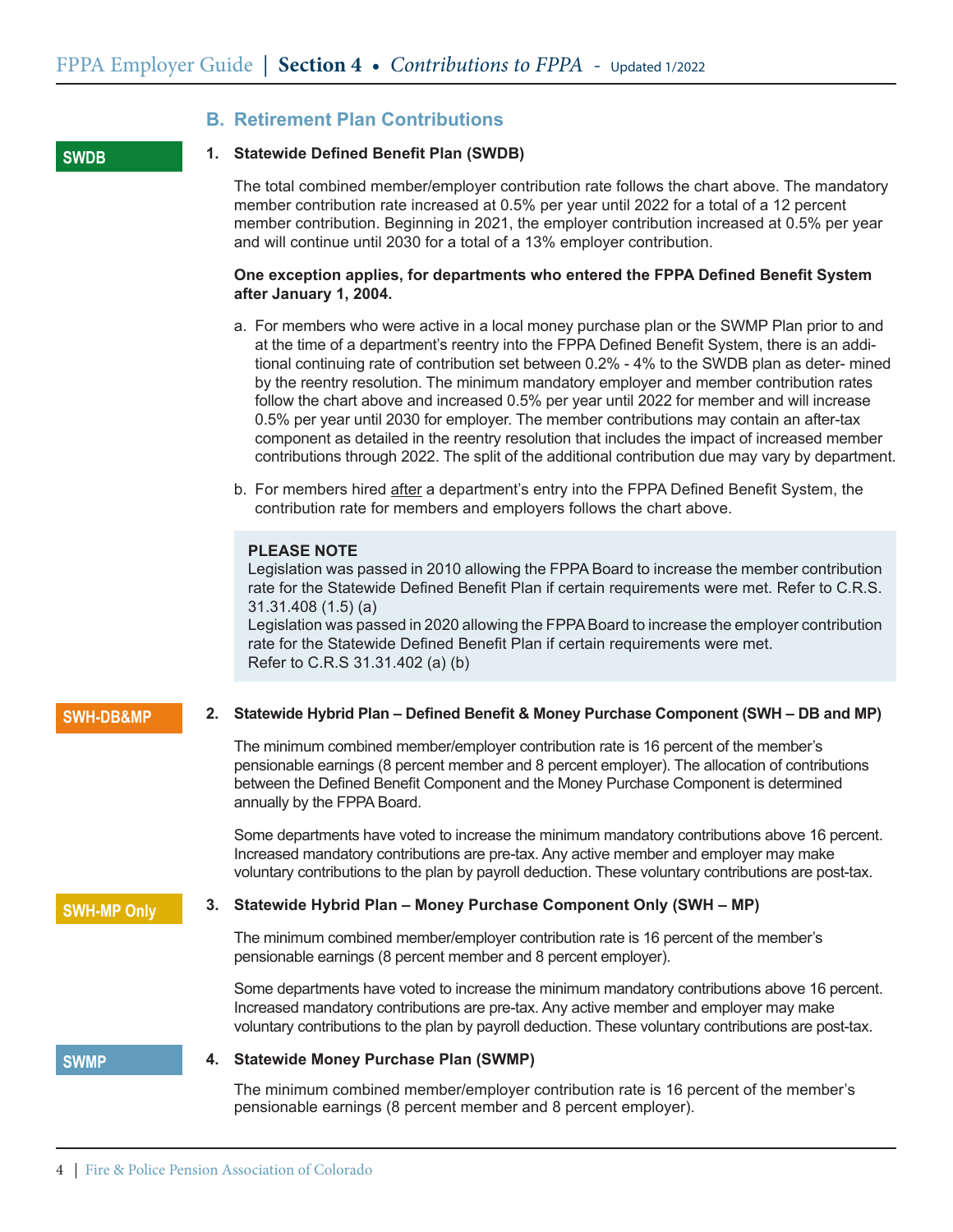Some departments have voted and submitted a resolution to increase the minimum mandatory contributions above 16 percent. Increased mandatory contributions are pre-tax. Any active member and employer may make voluntary contributions to the plan by payroll deduction. These voluntary contributions are post-tax.

#### **SWDB-SS**

### **5. Statewide Defined Benefit Plan - Supplemental Social Security Component (SWDB – SS Component)**

The total combined member/employer contribution rate follows the chart above. The mandatory member contribution rate increased at 0.25% per year until 2022 for a total of a 6% member contribution. The employer contribution rate increased at 0.25% per year beginning in 2021 and will continue through 2030 for a total of a 6.5% employer contribution.

### **CoSprgs Police**

### **6. Colorado Springs New Hire Pension Plan – Police Pension Plan (CSNHPP – Police)**

 Members contribute 8% of the pensionable earnings. The employer shall make contributions in an amount sufficient to fund the plan in an actuarially sound manner. Employer contributions shall not be less than the member contributions.

### **Rule 3.02.b of the Colorado Springs New Hire Pension Plan Rules & Regulations states:**

The Board shall have the authority to establish the funding rate as it determines to be appropriate to eliminate or reduce any current or anticipated underfunding of the Fund. The Board may consider actuarial reports and any other information in establishing the funding rate. In the Resolution, the Employer shall specify how much of the required rate of contribution is to be paid by the Employer and how much shall be made by the Member.

## **CoSprgs Fire**

### **7. Colorado Springs New Hire Pension Plan – Fire Pension Plan (CSNHPP – Fire)**

 Members shall contribute 10 percent of pensionable earnings. The employer shall make contributions in an amount sufficient to fund the plan in an actuarially sound manner. Employer contributions shall not be less than the member contributions.

### **Rule 3.02.b of the Colorado Springs New Hire Pension Plan Rules and Regulations states:**

 The Board shall have the authority to establish the funding rate as it determines to be appropriate to eliminate or reduce any current or anticipated underfunding of the Fund. The Board may consider actuarial reports and any other information in establishing the funding rate. In the Resolution, the Employer shall specify how much of the required rate of contribution is to be paid by the Employer and how much shall be made by the Member.

## **SWD&D**

# **C. Statewide Death & Disability Plan Contributions (SWD&D)**

**For a member hired by their current employer prior to January 1, 1997,** contributions to the SWD&D Plan were funded by the State of Colorado. No contributions are made to FPPA for these members.

**For a member hired by their current employer on or after January 1, 1997,** who is eligible for coverage under the SWD&D Plan, contributions are due at the rates published on the website and approved by the FPPA Board. The FPPA Board may adjust the contribution rate every year by two tenths of one percent (or .2) based on an annual actuarial valuation.

If a member originally hired prior to January 1, 1997, quits and then rehires after that date, contributions must now be made for the SWD&D Plan for that member.

It is a local decision as to whether the contribution is paid by the member, the employer or split between the member and the employer. If the employer pays the contribution, it is submitted pre-tax on behalf of the member. If the member pays any portion, it may be submitted pre-tax or post-tax.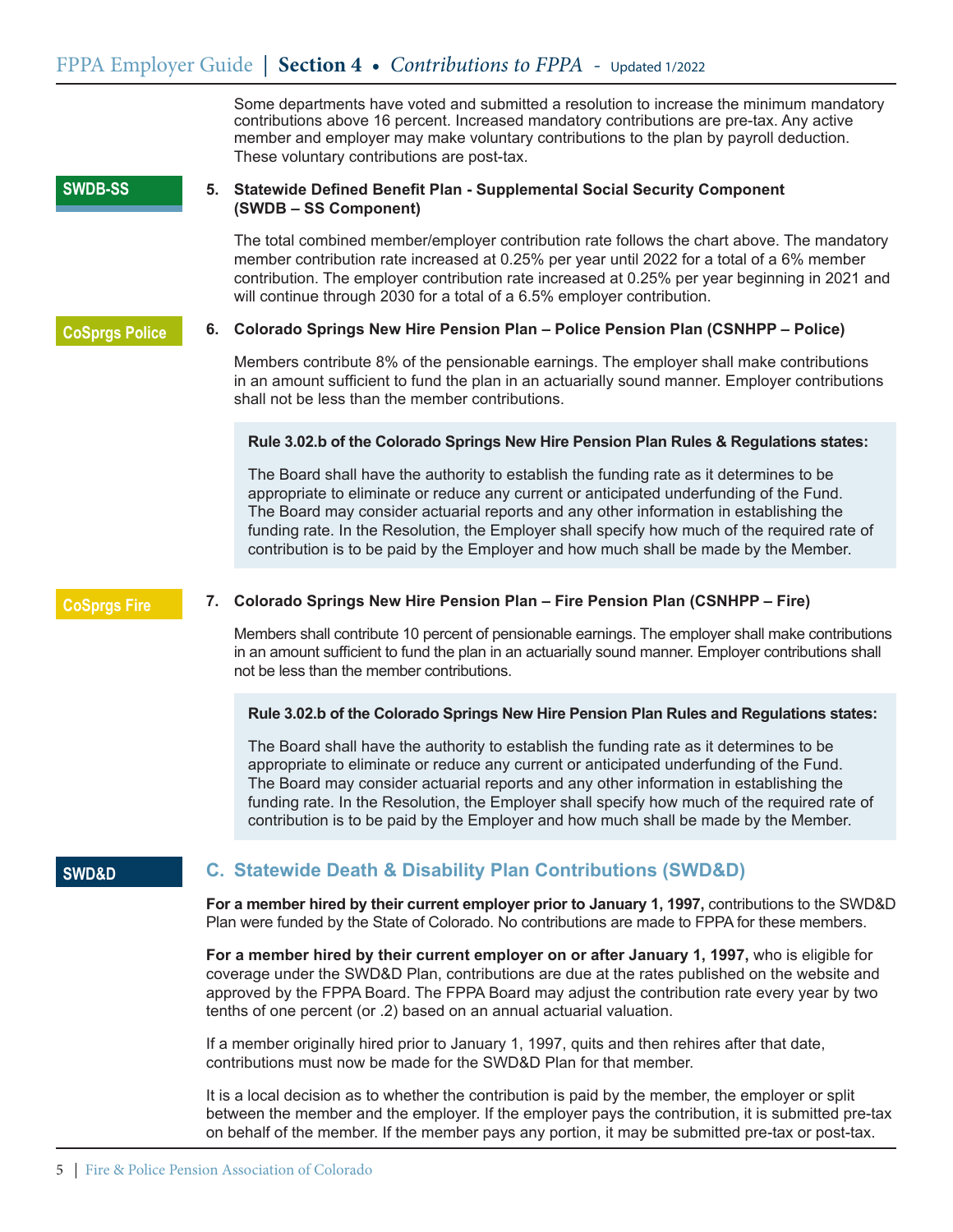### **Rule 101.14 of the FPPA Rules and Regulations defines salary as:**

Salary, for the purpose of calculating the contribution to the Statewide Death & Disability Plan required by Section 31-31-811 (4), Colorado Revised Statutes, as amended, means base salary as defined in Rule 101.05, except that for Members who are not enrolled in the Statewide Defined Benefit Plan or the Statewide Money Purchase Plan, salary shall include Member contributions to any alternative retirement plan which are "picked up" by the employer. Contributions to the Statewide Death & Disability Plan, as required by C.R.S. 31-31-811(4), are made by Members or on behalf of Members.

 SWD&D Plan contributions must be submitted on a member's pensionable earnings. If a member takes a leave of absence, D&D contributions must be submitted on the full pensionable earnings prior to the leave, or the employer may elect not to continue coverage.

### **For a member that works with two employers concurrently and is covered by the SWD&D Plan by both employers:**

#### **Rule 408.04 of the FPPA Rules and Regulations states:**

 Contributions are required on all employment that qualifies for participation in the SWD&D plan, including situations were a member works for two employers concurrently. However, if a member becomes ineligible for coverage based on employment with one employer, the member is ineligible for coverage under the other employer.

### **SWD&D Plan contributions paid to FPPA cease for members eligible for normal retirement benefits under the following plans:**

- The Statewide Defined Benefit Plan
- The Statewide Hybrid Plan Defined Benefit and Money Purchase Component
- The Colorado Springs New Hire Pension Plan Police and Fire Components
- The Supplemental Social Security Plan, or
- Members who have reached age 55 with 25 years of accumulated service and are participants under the Statewide Money Purchase Plan, the Statewide Hybrid Plan - Money Purchase Component Only, or under a local money purchase plan.

FPPA tracks member eligibility in SWD&D Plan and will contact the Employer when a member reaches eligibility for normal retirement and would no longer be required to contribute to the SWD&D Plan.

## **D. Reinstatement of Employment Following a Temporary Occupational Disability**

If a temporary occupational disability ceases to exist and the member is restored to active service with the member's employer, a transfer of funds will be made from the SWD&D Plan to the member's retirement plan. The amount transferred up to 16 percent of the monthly pensionable earnings that the member was being paid at the time of disability retirement, multiplied by the number of months the member received temporary occupational disability benefits.

## **E. FPPA 'Multi-Employer' 457 Deferred Compensation Plan (457 DC)**

This is a supplemental, voluntary retirement savings plan offered to public employees. Employers or employees, through salary reductions, can contribute up to the maximum limits. There are no mandatory contribution rates. The maximum annual limits change. For current annual contribution limits, please refer to the FPPA website.

Also, see Section 10 of the Employer Guide, FPPA 'Multi-Employer' 457 Deferred Compensation Plan for more detailed information on the plan.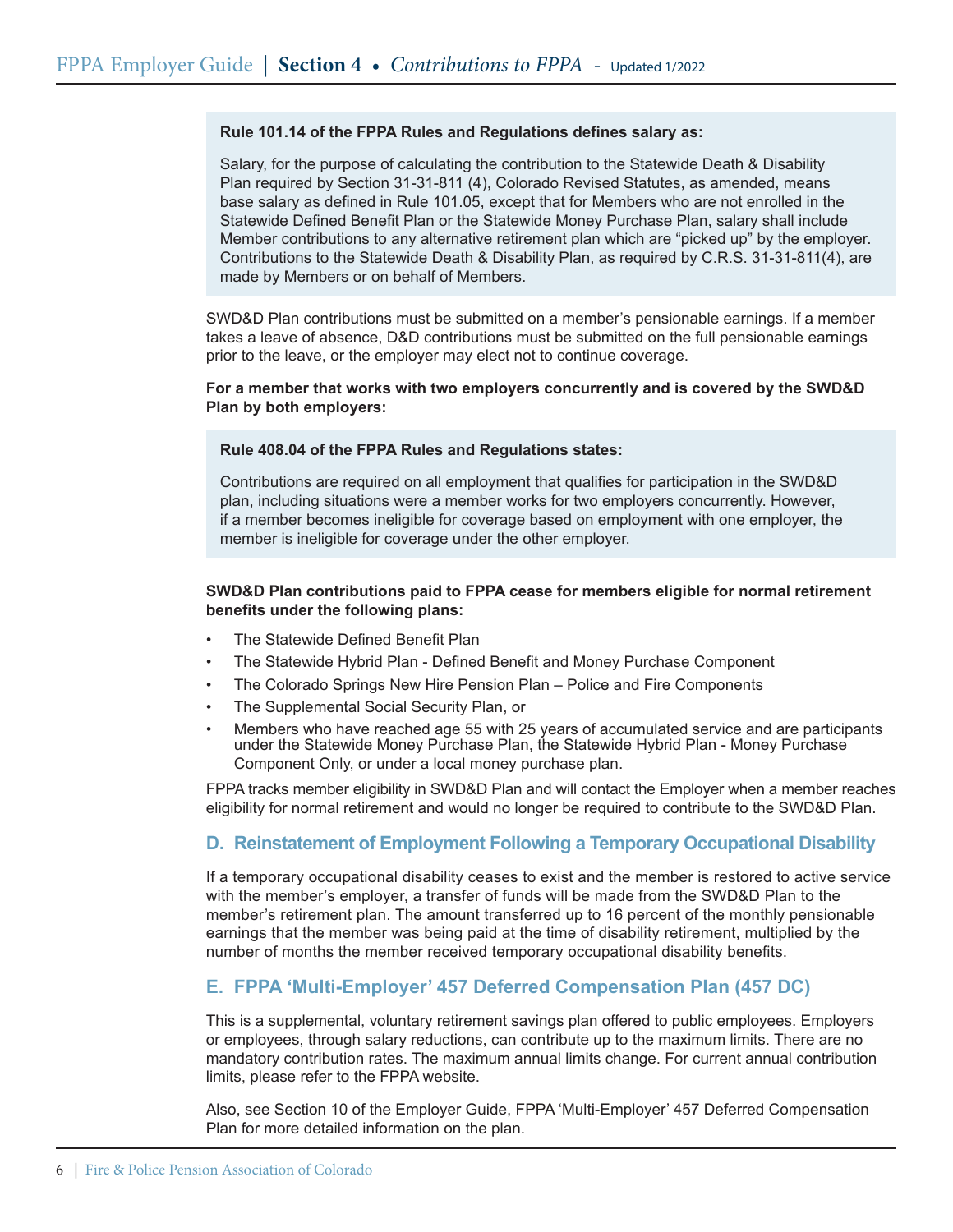# **F. Reporting Contributions**

There are two ways for employers to report contributions to FPPA through the FPPA Employer Portal:

- 1. Via a file transmitted into the secure employer portal found on the FPPA website. This method is preferred by FPPA and strongly recommended for employers with 50 or more reporting lines.
- 2. To update member data manually within the secure employer portal.

Contributions to plans administered by FPPA are due ten days following the date of payment of salary to the member. Employers must submit the required contribution funding and the contribution report in order to be processed and received timely.

Payments are subject to a late interest charge if not submitted when due. The late interest charge is calculated at a daily rate of one-half of one percent per month on the delinquent amount. (C.R.S., 31-31-402 (4)).

For more information on reporting contributions, please refer to the Employers section on FPPA's website or call FPPA at (303) 770-3772 or (800) 332-3772.

# **G. Options for Payment of Contributions to FPPA**

1. **ACH Debit Transactions:** This is the best option for payment of contributions. This allows FPPA to initiate an ACH Debit Transaction which will transfer funds, for payment of contributions, from the employer's bank account to FPPA's account.

To use ACH Debit Transactions, contact FPPA's Contributions Team to receive an Electronic Funds Transfer Authorization Agreement. Once this agreement form is completed and returned to FPPA, ACH Debit Transactions can begin. Upon receipt of your report, FPPA will activate the ACH Debit Transaction for the amount that is reported by the employer, and the money will be taken out of the employer's bank account.

2. **Wire or ACH Credit Transfer of Funds:** An alternative method of payment is Wire or ACH Credit Transaction. This method requires that the employer contact their bank when the employer is ready to initiate a transfer of funds, for payment of contributions, to FPPA. Contact FPPA's Contributions Team to receive FPPA bank routing information.

The difference between a Wire or ACH Credit Transaction and an ACH Debit Transaction is that the employer initiates a Wire or ACH Credit Transaction at their bank, whereas FPPA initiates ACH Debit Transactions from the FPPA bank.

## **H. Taxability of Member Contributions**

Mandatory member contributions to FPPA are tax-deferred for both state and federal income tax purposes. The employer should deduct the mandatory member contribution from the member's pensionable earnings and then calculate state and federal tax on the net.

When preparing the W-2 for the member, the amount reported as "Total Wages, Tips and Other Compensation" should be the gross pay less the FPPA deductions and less any other tax-deferred deductions the member may have for the year.

Departments in the Statewide Money Purchase Plan or the Statewide Hybrid Plan may have voted to increase the mandatory contributions; if so, all member mandatory contributions are also submitted pre-tax. Any voluntary contributions are submitted after-tax.

Members making elective deferrals to the **Traditional FPPA 457 Plan** are on a pre-tax basis. Members making elective deferrals to the **FPPA 457 Roth Option** are on an after-tax basis.

For additional details on taxability of member contributions, refer to the IRS website (IRS.gov) and search for the instructions on preparing W-2 forms.